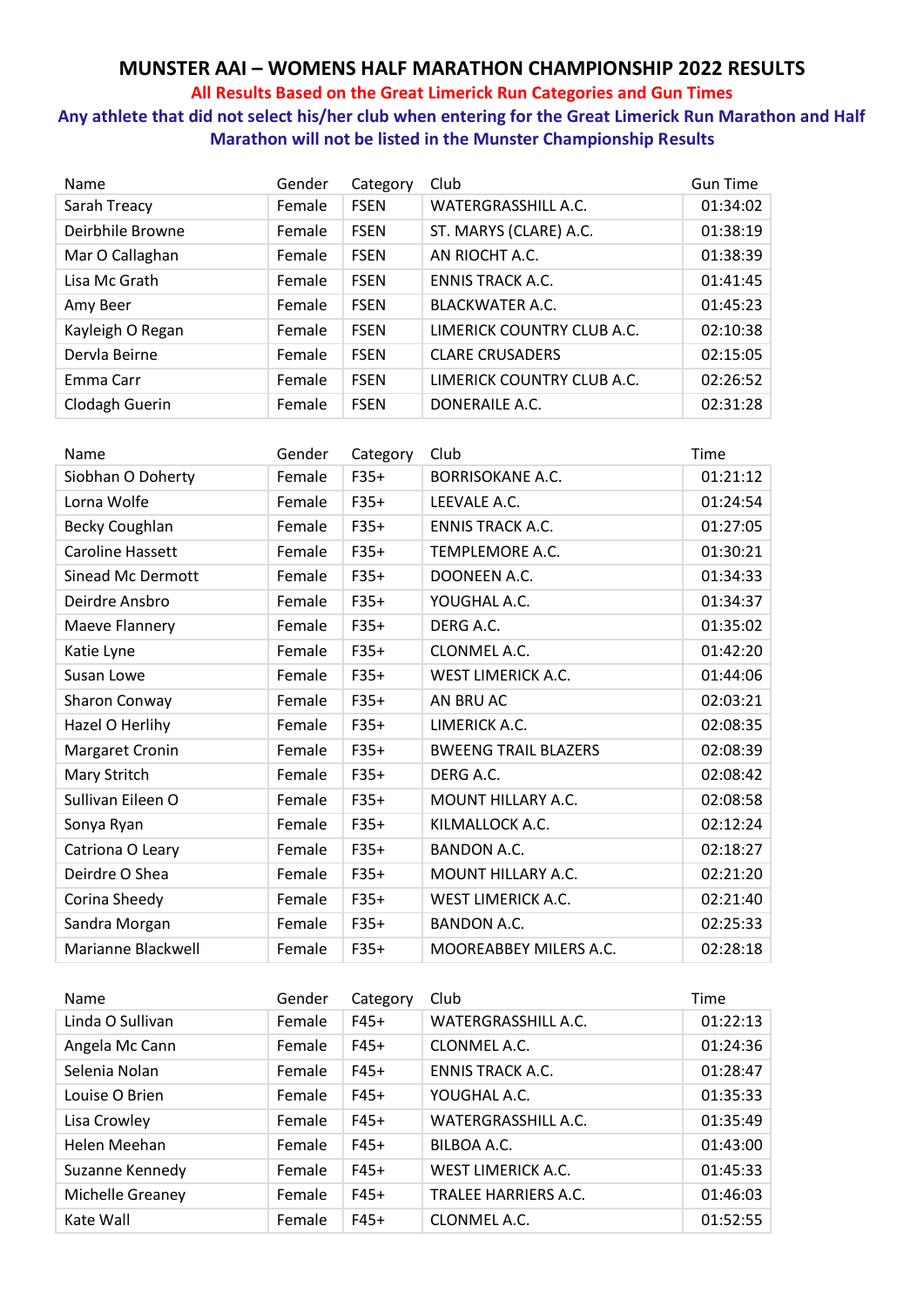# **MUNSTER AAI – WOMENS HALF MARATHON CHAMPIONSHIP 2022 RESULTS**

#### **All Results Based on the Great Limerick Run Categories and Gun Times**

**Any athlete that did not select his/her club when entering for the Great Limerick Run Marathon and Half Marathon will not be listed in the Munster Championship Results**

| <b>Martin Cusack</b>  | Female | $F45+$ | <b>CLARE CRUSADERS</b>       | 01:54:05 |
|-----------------------|--------|--------|------------------------------|----------|
| Josephine Joy         | Female | $F45+$ | LIMERICK COUNTRY CLUB A.C.   | 01:57:04 |
| Jean Costello         | Female | $F45+$ | LIMERICK COUNTRY CLUB A.C.   | 02:00:10 |
| <b>Elaine Guinane</b> | Female | $F45+$ | EAGLE A.C.                   | 02:08:28 |
| Fiona Hartigan        | Female | $F45+$ | LIMERICK COUNTRY CLUB A.C.   | 02:10:56 |
| Patricia Wade         | Female | $F45+$ | AN BRU AC                    | 02:15:39 |
| <b>Carmel Nugent</b>  | Female | $F45+$ | MALLOW A.C.                  | 02:17:26 |
| Moira Callanan        | Female | $F45+$ | <b>BANDON A.C.</b>           | 02:18:37 |
| Marie Twomey          | Female | $F45+$ | MOUNT HILLARY A.C.           | 02:21:39 |
| Louise Lynch          | Female | $F45+$ | AN BRU AC                    | 02:21:48 |
| Angela O Mahony       | Female | $F45+$ | GRANGE/FERMOY A.C.           | 02:30:24 |
| Niamh Ogrady          | Female | $F45+$ | KILMIHIL A.C.                | 02:30:33 |
| Nicole Odonovan       | Female | $F45+$ | <b>BWEENG TRAIL BLAZERS</b>  | 02:43:16 |
| Regina Mc Namara      | Female | $F45+$ | <b>MARATHON CLUB IRELAND</b> | 02:43:55 |

| Name                    | Gender | Category | Club                         | Time     |
|-------------------------|--------|----------|------------------------------|----------|
| <b>Tracy Guilfoyle</b>  | Female | $F55+$   | KILNABOY A.C.                | 01:34:45 |
| Margaret Carlin         | Female | $F55+$   | <b>BRENDANS RUNNING CLUB</b> | 01:49:25 |
| <b>Sharon Goldsmith</b> | Female | $F55+$   | LIMERICK COUNTRY CLUB A.C.   | 02:04:16 |
| Mary Cosgrave           | Female | $F55+$   | BILBOA A.C.                  | 02:10:43 |
| <b>Isabel Cambie</b>    | Female | $F55+$   | MALLOW A.C.                  | 02:13:44 |
| Mary Hinchy             | Female | $F65+$   | MOOREABBEY MILERS A.C.       | 02:18:48 |
| Elizabeth Leonard       | Female | $F55+$   | <b>MARATHON CLUB IRELAND</b> | 02:18:57 |
| Una Power               | Female | $F55+$   | AN BRU AC                    | 02:23:07 |
| Mary Loughnane          | Female | $F55+$   | ST. CRONANS A.C.             | 02:24:48 |
| <b>Yvonne Twomey</b>    | Female | $F55+$   | MALLOW A.C.                  | 02:26:13 |
| Mary Murphy             | Female | $F55+$   | <b>BWEENG TRAIL BLAZERS</b>  | 02:58:12 |
| Maggie Dunne            | Female | $F65+$   | GRANGE/FERMOY A.C.           | 03:15:10 |

#### **Womens Team Results**

| Linda O Sullivan | Female | F45+        | WATERGRASSHILL A.C. | 01:22:13 |
|------------------|--------|-------------|---------------------|----------|
| Sarah Treacy     | Female | <b>FSEN</b> | WATERGRASSHILL A.C. | 01:34:02 |
| Lisa Crowley     | Female | F45+        | WATERGRASSHILL A.C. | 01:35:49 |
|                  |        |             |                     | 4:32:04  |

| Becky Coughlan | Female | $F35+$      | ENNIS TRACK A.C. | 01:27:05 |
|----------------|--------|-------------|------------------|----------|
| Selenia Nolan  | Female | $F45+$      | ENNIS TRACK A.C. | 01:28:47 |
| Lisa Mc Grath  | Female | <b>FSEN</b> | ENNIS TRACK A.C. | 01:41:45 |
|                |        |             |                  | 4:37:37  |

| Angela Mc Cann | Female | $\overline{5}$ F45+ | ' CLONMEL A.C. | 01:24:36 |
|----------------|--------|---------------------|----------------|----------|
| Katie Lyne     | Female | $\overline{5}$ F35+ | CLONMEL A.C.   | 01:42:20 |